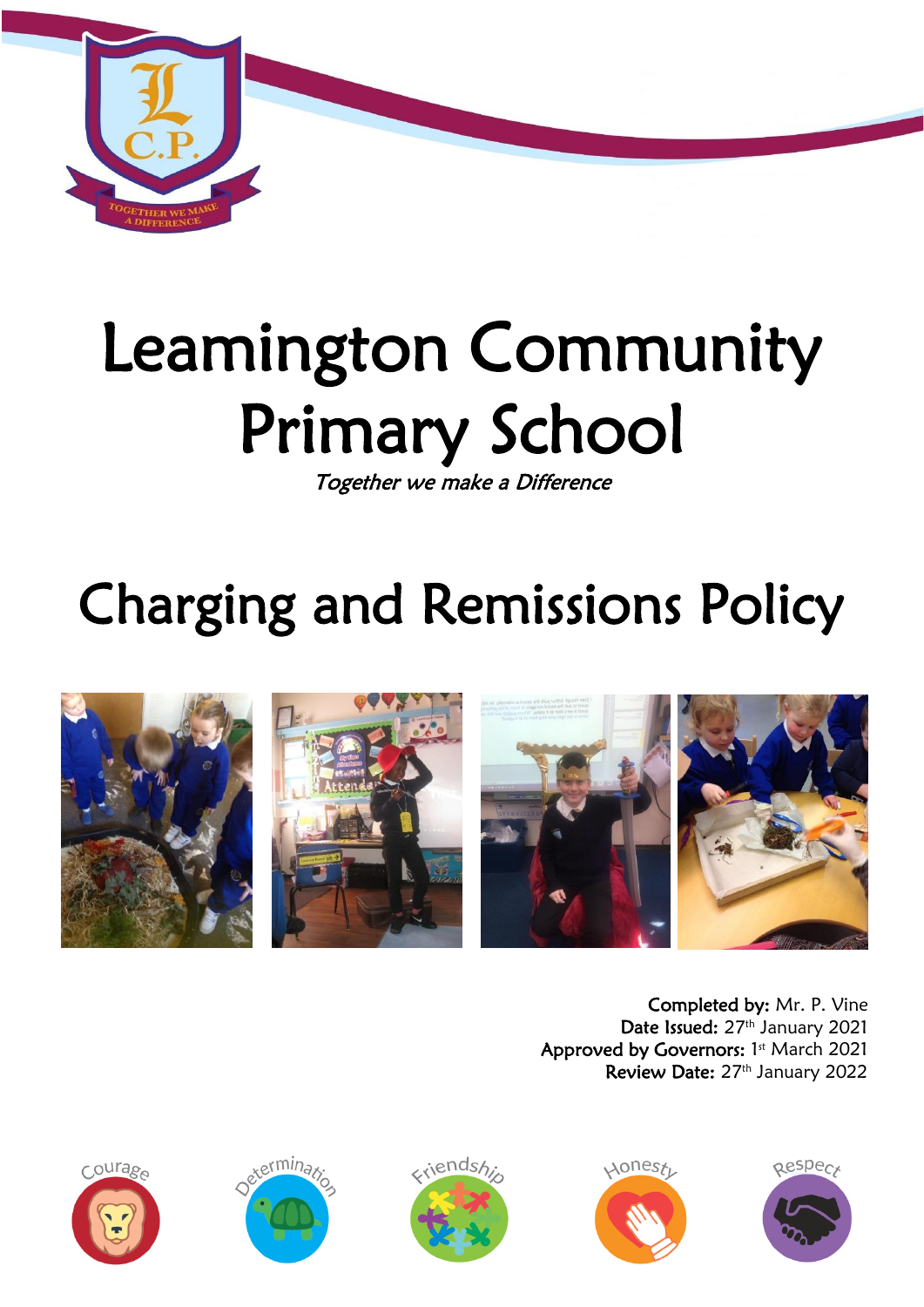# **Leamington Community Primary School: Charging and Remissions Policy**

## **Aims**

Our school aims to:

- Have robust, clear processes in place for charging and remissions
- Clearly set out the types of activity that can be charged for and when charges will be made

# **Legislation and guidance**

This policy is based on advice from the Department for Education (DfE) on charging for school [activities](https://www.gov.uk/government/publications/charging-for-school-activities) and [the Education Act 1996,](http://www.legislation.gov.uk/ukpga/1996/56/part/VI/chapter/III) sections 449-462 of which set out the law on charging for school activities in England.

### **Definitions**

- Charge: a fee payable for specifically defined activities
- Remission: the cancellation of a charge which would normally be payable

### **Roles and responsibilities**

#### The Governing Body:

The Governing Body has overall responsibility for approving the charging and remissions policy, but can delegate this to a committee, an individual governor or the Headteacher. The Governing Body also has overall responsibility for monitoring the implementation of this policy.

- If needed, the responsibility for approving the charging and remissions policy has been delegated to the Staffing and Finance Committee.
- If needed, Monitoring the implementation of this policy has been delegated to the Staffing and Finance Committee.

#### Headteacher:

The Headteacher is responsible for ensuring staff are familiar with the charging and remissions policy, and that it is being applied consistently.

# Staff:

Staff are responsible for implementing the charging and remissions policy consistently.Staff are also responsible for notifying the headteacher of any specific circumstances which they are unsure about or where they are not certain if the policy applies. The school will provide staff with appropriate training or support in relation to this policy and its implementation.

#### Parents/carers:

Parents are expected to notify staff or the headteacher of any concerns or queries regarding the charging and remissions policy.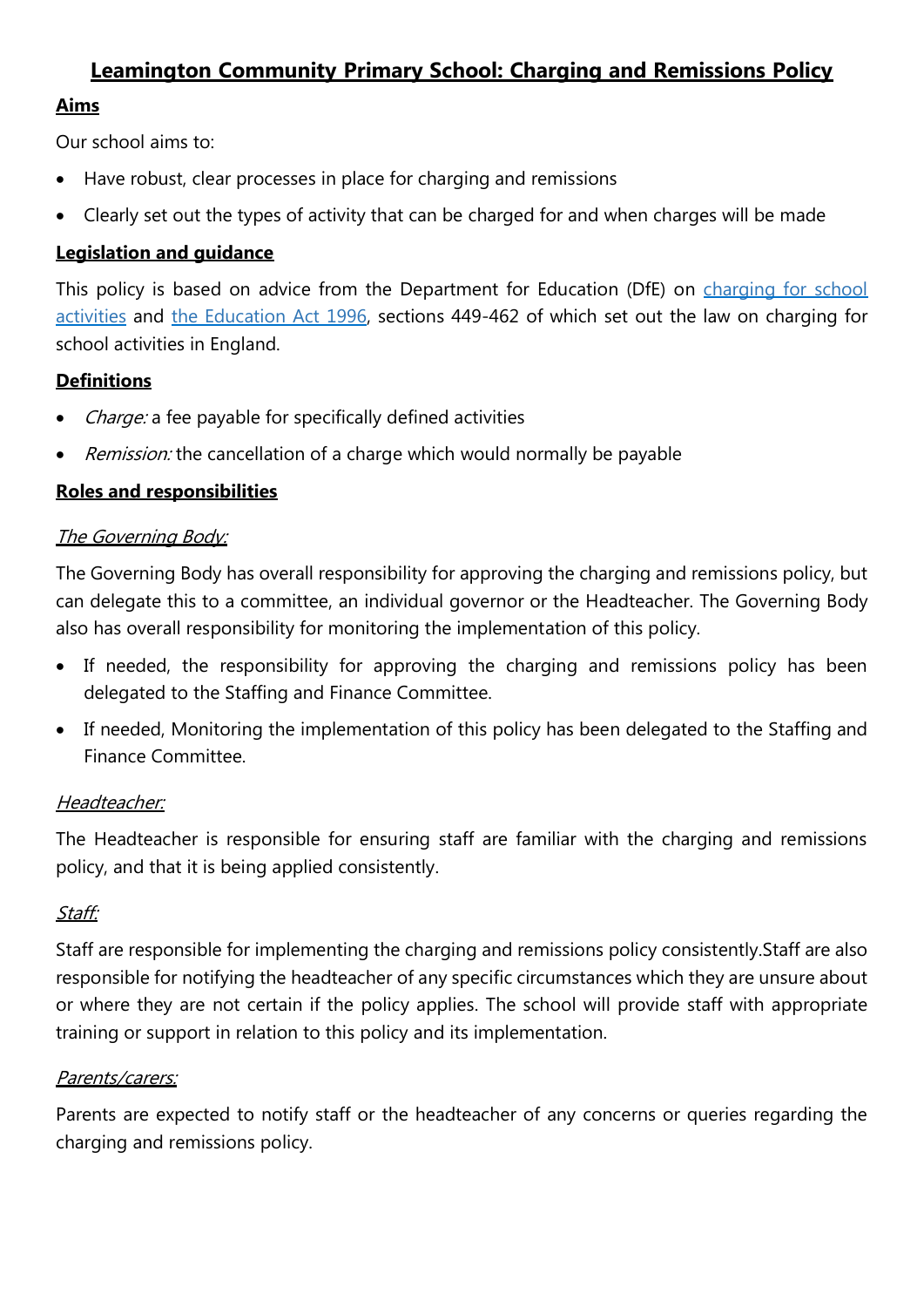# **Where charges cannot be made**

#### Education:

- Admission applications;
- Education provided during school hours (including the supply of any materials, books, instruments or other equipment);
- Education provided outside school hours if it is part of:
	- The national curriculum;
	- A syllabus for a prescribed public examination that the pupil is being prepared for at the school;
	- Religious education;
	- Instrumental or vocal tuition, for pupils learning individually or in groups, unless the tuition is provided at the request of the pupil's parent.

# Transport:

- Transporting registered pupils to or from the school premises, where the local authority has a statutory obligation to provide transport;
- Transporting registered pupils to other premises where the governing board or local authority has arranged for pupils to be educated;
- Transport that enables a pupil to meet an examination requirement when he or she has been prepared for that examination at the school;
- Transport provided in connection with an educational visit (a voluntary contribution may be requested but failure to contribute would not result in a child being excluded from the visit).

# Residential visits:

- The educational activities provided on any visit that takes place during school hours;
- The educational activities provided on any visit that takes place outside school hours, if it is part of:
	- The national curriculum;
	- A syllabus for a prescribed public examination that the pupil is being prepared for at the school;
	- Religious education;
	- Supply teachers to cover for those teachers who are absent from school accompanying pupils on a residential visit.

# **Where charges can be made**

# Education:

- Any materials, books, instruments or equipment, where the child's parent wishes him or her to own them;
- Optional extras (see optional extras section);
- Music and vocal tuition, in limited circumstances (see music and vocal tuition section);
- Certain early years provision;
- Community facilities.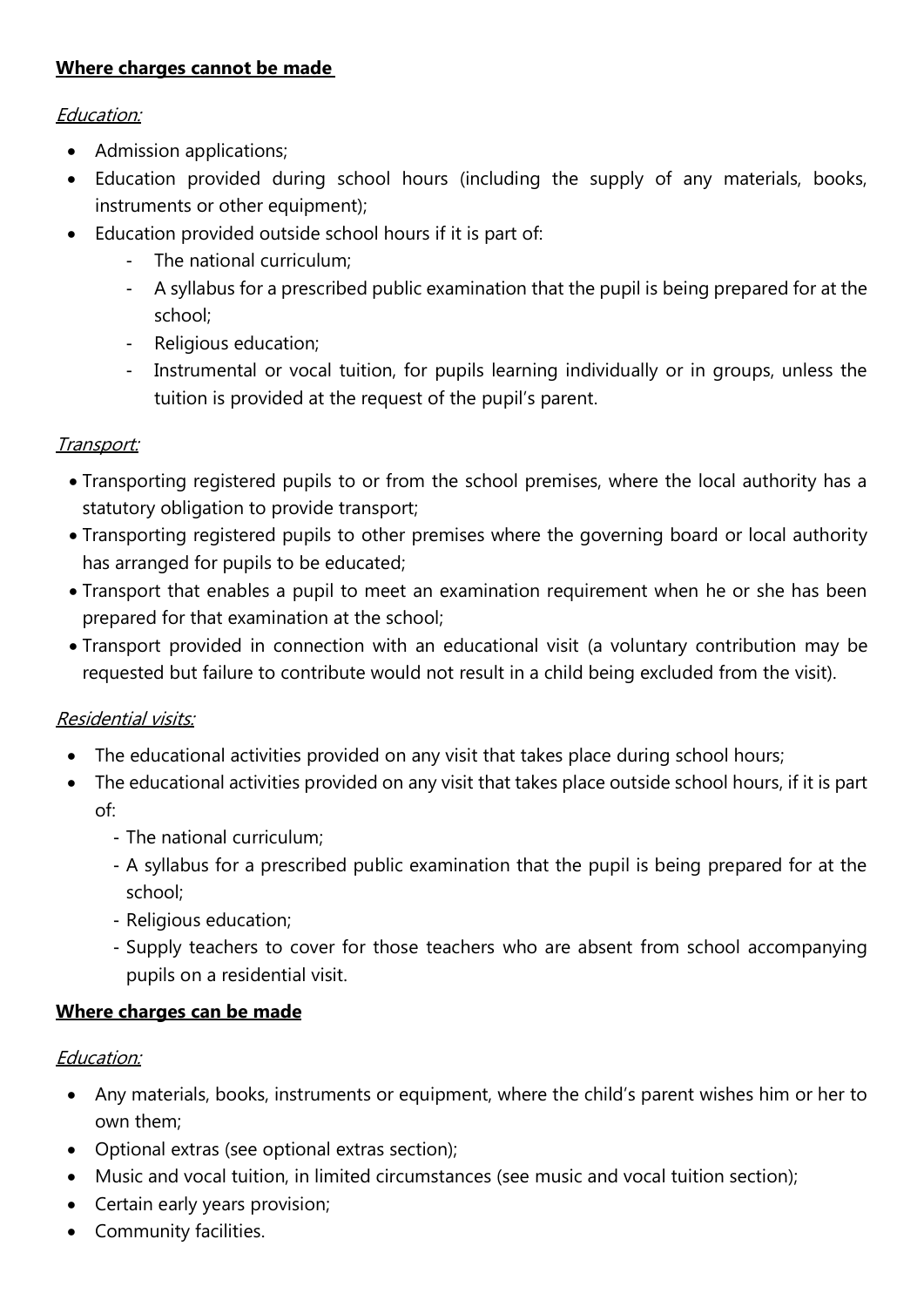# Optional extras:

We are able to charge for activities known as 'optional extras'. In these cases, schools can charge for providing materials, books, instruments or equipment. The following are optional extras:

- Education provided outside of school time that is not part of:
	- The national curriculum;
	- A syllabus for a prescribed public examination that the pupil is being prepared for at the school;
	- Religious education.
- Transport (other than transport that is required to take the pupil to school or to other premises where the local authority or governing board has arranged for the pupil to be provided with education);
- Board and lodging for a pupil on a residential visit;
- Extended day services offered to pupils (such as breakfast club and after-school club).

When calculating the cost of optional extras, an amount may be included in relation to:

- Any materials, books, instruments or equipment provided in connection with the optional extra;
- The cost of buildings and accommodation:
- Non-teaching staff;
- Teaching staff engaged under contracts for services purely to provide an optional extra (including supply teachers engaged specifically to provide the optional extra);
- The cost, or an appropriate proportion of the costs, for teaching staff employed to provide tuition in playing a musical instrument, or vocal tuition, where the tuition is an optional extra.

In regards to charging for optional extras:

- Any charge made in respect of individual pupils will not be greater than the actual cost of providing the optional extra activity, divided equally by the number of pupils participating;
- Any charge will not include an element of subsidy for any other pupils who wish to take part in the activity but whose parents are unwilling or unable to pay the full charge;
- In cases where a small proportion of the activity takes place during school hours, the charge cannot include the cost of alternative provision for those pupils who do not wish to participate;
- Parental agreement is necessary for the provision of an optional extra which is to be charged for.

# Music tuition:

Schools can charge for vocal or instrumental tuition provided either individually or to groups of pupils, provided that the tuition is implemented at the request of the pupil's parents/carers. Charges may not exceed the cost of the provision, including the cost of the staff giving the tuition.

Charges cannot be made:

- If the teaching is an essential part of the national curriculum;
- If the teaching is provided under the first access to the Key Stage 2 instrumental and vocal tuition programme;